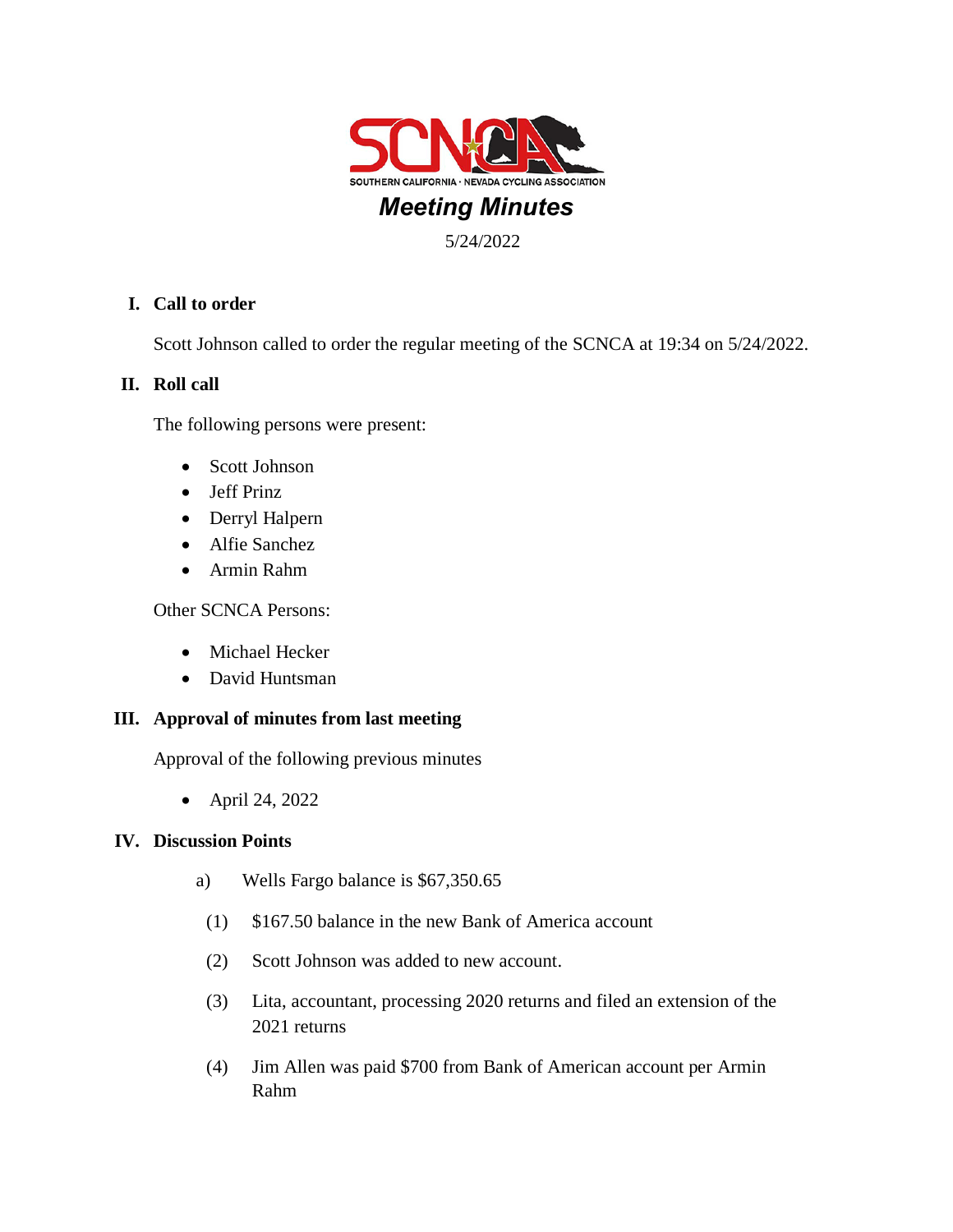- b) Upcoming events
- (1) Barry Wolfe on May 28th
- c) Permitting not discussed per Chris Black's absence.
- d) Officials report not discussed per Chris Black's absence.
- e) Clubs not discussed per Daniel Caldera's absence.
- f) Juniors not discussed per Jeff Shein's absence.
- g) SCNCA Equipment status per Armin Rahm
- (1) Received
	- (a) 3 computers (all batteries dead)
	- (b) 3 cameras (1 operational)
	- (c) 1 generator
	- (d) 3 radios
	- (e) 1 bell & lap cards
	- (f) 1 set of newer radios
	- (g) Bag full of bronze and silver medals
- h) LA Agreement
	- (1) Scott Johnson asked USAC for digital copy
	- (2) Need to file for DandO insurance reimbursement from USAC
- i) Race Calendar Meeting Prep
- (1) Scott Johnson proposed a committee to prioritize key events and to add a conflict resolution process. To create a framework (Derryl Halpern & Scott Johnson) in basecamp on how this committee works and operates. BOD members will vote and modify on basecamp.
	- (a) Motion Scott Johnson
		- (i) To create an exploratory committee to develop a race calendar resolution process with Derryl Halpern
	- (b) 2nd the motion Jeff Prinz